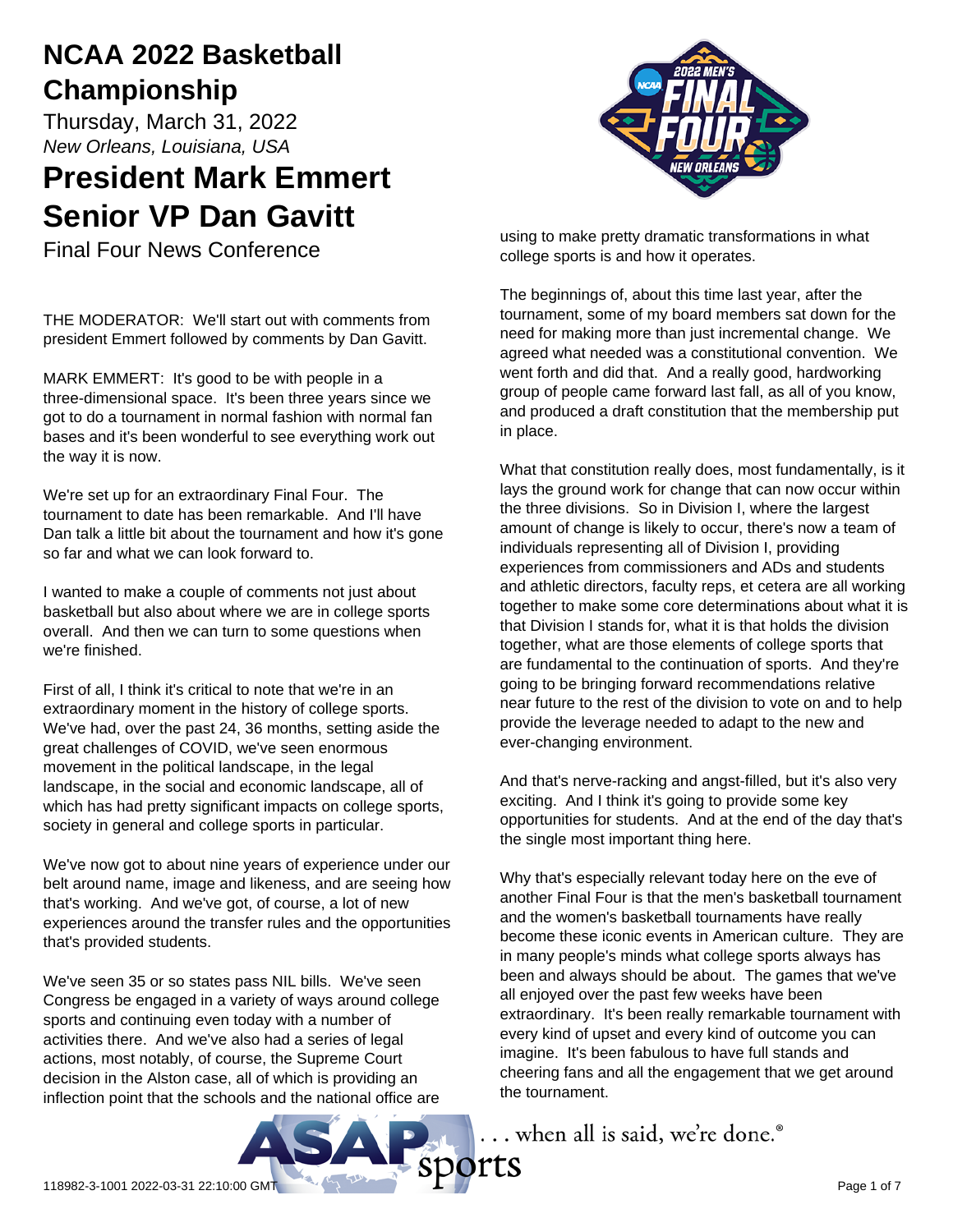And so as we're thinking about, and as the schools are debating and discussing how they want to move forward from this point on, it's great to be able to just hold up the tournament and say, well, we want to make sure we continue this, this kind of competitive engagement, this kind of opportunity for students. This kind of chance to go out and demonstrate your skill and your prowess around your school and your engagement with your school, and everyone knows it when they see it.

And so it's an appropriate time to have that conversation. And we can answer questions about it as we go forward. But before we do, I want Dan to talk about the state of basketball right now and where we are with this tournament, again, because it's been a remarkable one. And it's so great to be back to something that looks and feels like normal. So, Dan.

DAN GAVITT: Thanks, Mark. Good afternoon, everybody. Good to be with you. Just a couple of thank yous to start here. I wanted to thank Tom Burnett, chair of the men's basketball committee, and his colleagues, most of them are sitting over here, their exceptional work on setting up a great tournament.

Also want to thank our host institutions here in New Orleans, University of New Orleans and Tulane University, the New Orleans Organizing Committee and the New Orleans Sports Foundation as well. And I want to thank JoAn Scott and all the NCAA staff that worked to put on this great event.

It's just great to be back in New Orleans after a decade. This has been a memorable place for the men's Final Four. And I have no doubt that it will continue this year.

As Mark said, it's been a joy to have the pageantry of March Madness back, the fans, with cheer squads and mascots even keeping it light. To have the teams be able to compete in 14 different locations across the country, to do it in a less restricted way than we had to do it last year in a controlled environment, to not be subject to testing, to be able to have that experience with their family and friends, it's just been so joyful. Whether it's from Saint Peter's Cinderella run to this blue blood Final Four, it's been an incredible tournament.

Numbers to back that up. Attendance has been incredible. Sold out the first four nights in Dayton, both nights, all the way there to selling out all four regionals -- 17,000-plus in San Antonio, in San Francisco the first time, 20,000-plus in Philadelphia and Chicago. And we're expecting, it is a sold-out Final Four, 71,500 expected.

There are still some tickets available by Ticket Exchange and by our hospitality packages, but we are pre-sold out and that's a pretty remarkable feat as well.

We've had incredible engagement as well outside of the attendance. But I want to note the women's championship has also had that kind of attendance. We broke a record this year for first- and second-round attendance on campus sites, first and second rounds, and likely a sellout in Minneapolis for the Women's Final Four as well. So March Madness for all has been a great thing.

Our social channels, @MarchMadnessMBB, for the men's championship, have delivered the most engaged tournament ever. To date, March Madness Live has attracted the largest audience in its history, narrowly beating out 2019 in that case. There were 11.4 million unique users of March Madness Live, which already beats any other tournament before we even get to the last three games of this tournament.

And TV ratings have been very strong as well, averaging 3.8 million viewers across all games headed into the Final Four, which is up pretty significantly from last year's COVID kind of shifted event. But also just down 1 percent from 2019, three years ago, as we all know, the last time we did this in any kind of normal fashion, and up 7 percent from 2018.

So really incredible engagement. Not surprising given the incredible gains we've seen and the competition. And of course we're excited to hopefully develop and deliver on providing Duke and North Carolina and Kansas and Villanova with lifetime memories here in New Orleans.

**Q. Mark, one of the four schools here, two and a half years ago received a notice of allegations with five Level 1 violations. In the meantime they've basically given their coach a lifetime contract while this case is still being adjudicated. What does it suggest to you about how your member schools view the enforcement process as it's currently constructed?**

MARK EMMERT: First of all, I'll leave it to the school to make decisions about their coaches' contracts. That's their business, obviously. They can do that as they see fit.

The enforcement process that you're referring to, of course, is the cases that came out of the Southern District of New York. Those cases moved into a brand new, independent process. I think by anybody's estimation they've taken way too long. It took two years before anything could be done with those cases because of the engagement of the Department of Justice. And so you automatically start out two years behind the curve, which is

... when all is said, we're done.®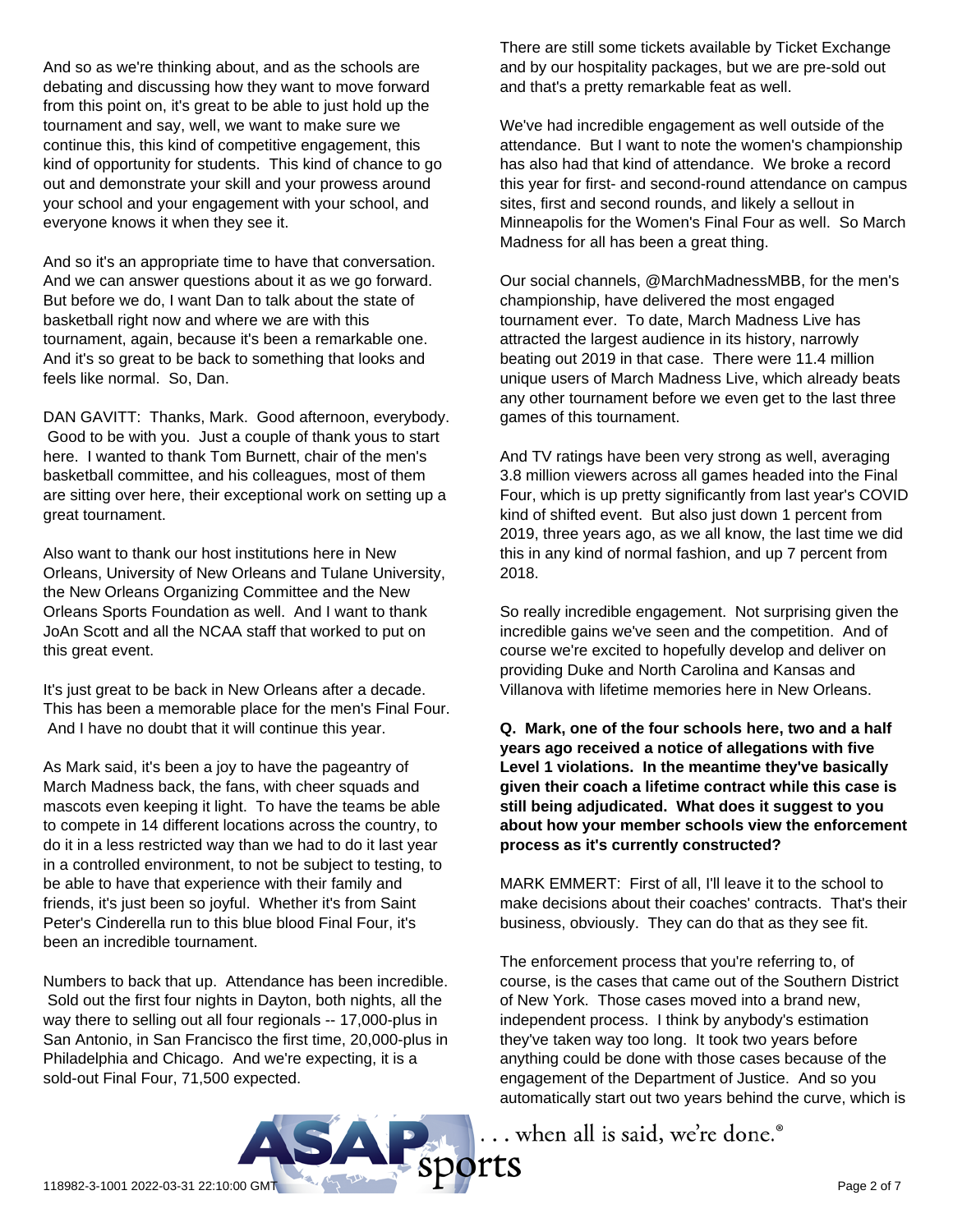#### crazy, obviously.

And then it's just been really slow in getting through that new independent process that's wound up reinvestigating the entire case.

So I think that the work that's going on right now, especially with the transformation committee and a group that's working with the membership to try and accelerate the enforcement model is going to be really important. To me there's a few things that need to be included in enforcement. And first it's got to be fair. It's got to be swift. And it's got to not punish the innocent, if you will, those that weren't involved in those activities.

And that's where the membership's got to be in all of this, as they shape a new process or rebuild the one that's in place.

And it's fascinating to watch and be a part of a system where the schools themselves are -- and they've been doing this for, gosh, since the 1950s, so more than 60 years now -- where they are holding themselves accountable for following the rules. And how do you craft a model that does all three of those things? It's fair and swift and at the same time goes after the misconduct and not those that weren't involved.

And we've seen in that 40-, 50-year period a swing of that pendulum back and forth and back and forth. We've got to get it in a place that's right. And I don't think there's anybody right now that thinks it is.

## **Q. Does the NCAA have any sort of plan for smaller colleges and universities to be able to compete with major schools when it comes to NIL deals?**

MARK EMMERT: Well, when it comes to NIL deals, the name, image and likeness issues are relationships between the student-athlete and a third party. And so what they represent in the marketplace is between those two entities. And the association doesn't have anything to do with that, nor should it.

So if an individual at a small school also happens to be somebody who has a large social media following, they can certainly monetize that and take advantage of it. And in fact we've seen a lot of those things even coming out of the tournament. So that's strictly a market function, as it should be.

And I've not heard anything from the schools that suggest they want to try and engage on regulating that. And, in fact, they probably can't even if they wanted to.

**Q. How is the failure of the Board of Governors and the NCAA to put in any NIL guidelines in place before last July 1st, how is that impacting, I guess, the circumstances -- the present at which is trying to I guess come up with some rules that will allow athletes to make money off the use of their NIL, but also, as you've said, not lead to them becoming employees?**

MARK EMMERT: Well, I wouldn't characterize it as a failure on the board's or the members' behalf. It is unfortunately -- and we've talked about this many times - it's unfortunately a circumstance where we've now got 30-plus different states with different laws.

We've been working with Congress, and we need to work with Congress to create one single federal landscape so that you can have a regulatory structure in place. And then of course we've had a variety of legal actions in the courts around all of it. So those events just completely superseded the ability of the board to put in place the kind of policies that, I think, everyone would like to see.

It has been and it's still the case that we have got to have Congress help us find a single legal model by which NIL and other relationships with student-athletes can be regulated. And that's going to be a big task. It's obviously hard to get things through Congress right now. It's a very difficult political moment. But I also know that there's many, many members, both sides of the aisle, both Chambers of Congress, they understand the issue and want to help us.

We continue to engage with them and all the schools do as well. So until we get that in place, I think we're in this landscape where it's much, much harder to determine, first of all, exactly what's going on, because the data's not widely available, and secondarily to determine whether or not the actions are consistent with the policies that are in place.

# **Q. Coach Krzyzewski just left here asked if he had questions for you. I'll ask them for him. He sounded slightly less than disenchanted. He said my questions would be, where are we going, who is in charge and where are we going. I'm asking on behalf of Coach Krzyzewski in terms of those questions?**

MARK EMMERT: In terms of where we are and where we're going, as I started to say in my opening comments, we're at a place of a huge disjuncture, if you will, around college sports. This is just my opinion, we have a relatively short window of time during which the schools, especially in Division I, need to decide what they want -- and this is where Congress needs to come in as well -- what they want the relationship between student-athletes and their

... when all is said, we're done.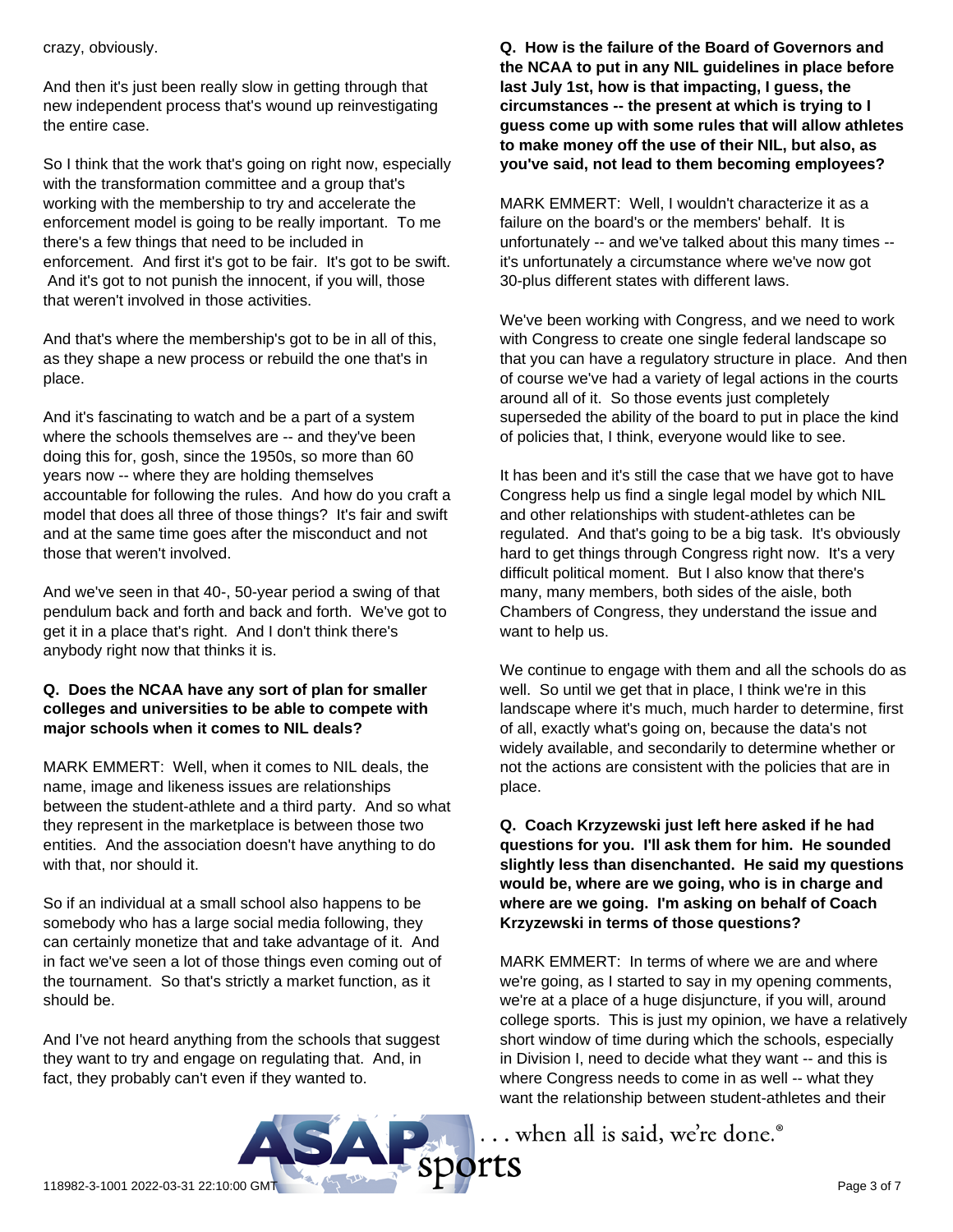schools to be, what the governance structures can be currently in the legal environment, and similarly how the rules and structures at a national level, at a divisional level, at a conference level, can be made and should be made.

To me, this all means -- and I've said it for a good while now, as many others -- we've got to have a dramatic decentralization of a lot of the rules. The national rules need to be much, much more streamlined than they are. They need to focus solely on those things that are critical to the integrity of the games and the conduct of the games, that subdivisions or conferences need to have greater responsibility for establishing many of their own rules and their own processes around some of those boundary and constraints.

And anything that's done has got to be done in the fashion that focuses on the students and their opportunities, their success as athletes, their successes as students and their health and well-being. And that's a model that probably will look very different than where we are today.

You know, who is in charge is the same group that's always been in charge. And that's the schools. There's an enormous amount of misunderstanding about what the NCAA is. People speak of the NCAA as if it's some monolithic entity. As you know, Dana, it's not. It's 1100 schools that come together and make decisions in a collaborative, representative democracy.

Those schools always have been in charge and those schools will be in charge moving forward. And they collectively, with the help of us in the national office, have to make decisions in this new legal context.

We also have to help them determine what it is they want to ask from Congress. The legal landscape as it exists today simply will not support and sustain the way college sports is conducted today. And so we need to help change that landscape if people want to continue to see events like this championship being conducted the way it's being conducted this tournament.

I think this tournament's put on full display the beauty of college sport. And as has the women's tournament. It's been two really great tournaments, eight really great teams moving forward now. And people love it and enjoy it, and we've got to work with the schools and with Congress to make sure we can continue that.

That's the direction that we've got to go. And we've got again a relatively short window of time, in my estimate. One and two years these decisions have to be made because of the dynamics that are underway right now that are far beyond the control of schools, coaches, ADs or

#### presidents.

## **Q. In terms of compensation, the NCAA's tack has been for years going back, interest will go down, fans will stop coming, ratings will go down. What evidence have you seen of that since July 1st if any?**

MARK EMMERT: First of all, we're always in litigation, it seems. And so I will refrain from commenting on anything that involves any ongoing litigation.

Clearly the social and political landscape has shifted pretty significantly in a whole variety of ways over the past 12, 24 months. And so most importantly we went through the Alston case, and that too changed the legal landscape. So we're going to have to, as I was just saying to Dana, we have to be ready, willing and able to shift, and shift in dramatic ways, not in marginal ways.

When I say "we," I mean the schools that make these decisions. Collectively we've got to sit down and figure out what the appropriate path forward is.

As I mentioned, there's a Division I transformation committee, as you're well aware, that's working on these questions. And they hope to have some answers to some of these questions as early as August. But they've got a lot of work in front of them.

**Q. Mark, what's your prognosis of the transfer rule, and has there been any clamoring for specific change moving forward? And, Dan, do you think they might tweak this tournament in any way, and about the women's tournament as well? I don't know if you can answer that.**

MARK EMMERT: Well, the one issue I know that is an evergreen issue is transfer rules. I've been doing this for a little over 12 years, and in those 12 years the one thing that everybody asks is when are we going to change the transfer rule. And every time it's changed, they say, when are we going to change it back. And that's certainly the case right now.

Dan and I were just with the Basketball Coaches Association and we spent a great deal of time about what are we going to do about the transfer rules. And the only thing that I can say right now is that it's clear that students are getting more opportunities to play. They're getting more freedom of movement in some respects. And that's what the committee that put that in place and the NCAA Division I Council put in place. And it's having a positive effect for a lot of those young men and women in their ability to play.

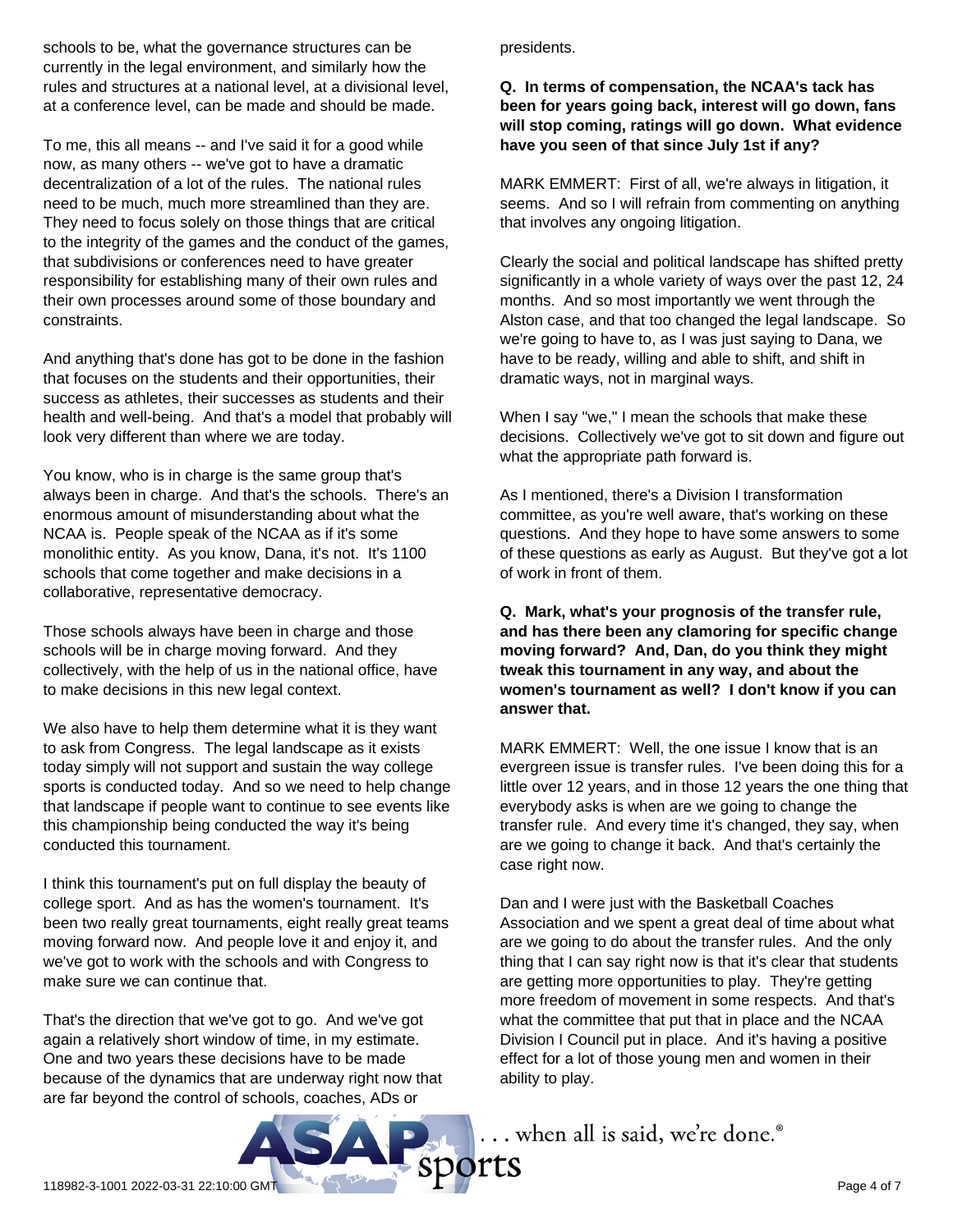Now, what I'm concerned about, and many are concerned about is what's going to be the academic impact of that, especially around basketball. One of the insufficiently reported -- not taking any shots at anybody -- but one of the inefficiently noted phenomena of the past decade has been the extraordinary academic success in many sports, but especially basketball and especially for minority players.

The graduation rates have been a stunning success. And I don't want -- I know the coaches don't want -- and we sure don't want to have the athletes see that decline. So there's a close eye on what are going to be the realities of this new transfer environment around students being able to finish their degrees in a timely fashion and go on and lead productive lives, because we know how few of them will be professional basketball players. It's a constant point of discussion. I don't anticipate it going away too soon.

DAN GAVITT: We've already seen some changes in the women's tournament this year, expanding from 64 to 68 teams. Very likely next year, we might see a First Four at a predetermined site, women's championship, like we have in Dayton for the men's championship.

And next year, a reminder that the women's regionals will go from four sites to two and be the super regional concept that was put in place just a few years ago.

No dramatic changes like that planned at the moment for the men's championship, but we have the men's committee. It always works every summer to tweak and improve the experience, improve the tournament, works collaboratively with the women's championship. No plans at the moment, but we'll always work hard to make it an even better tournament than it is if possible.

**Q. Mike Krzyzewski is arguably the greatest coach that's coached this sport. He's told me several times that you've never reached out to him to get his views or thoughts or suggestions on how to improve the sport. Why?**

MARK EMMERT: Well, I'm a little disappointed he doesn't remember when I was sitting in his office talking with him about basketball (laughter).

I've talked to a lot of coaches over a lot of time. And I'm sorry that Coach K doesn't recall that.

**Q. With all the new changes with the transfer, a little more freedom, the NIL, are there any thoughts as to what would happen with the minimal requirements to play college basketball before entering the NBA draft? I'm just wondering, we've had the one-and-done for a**

#### **long time. What are your thoughts on that?**

MARK EMMERT: Of course, as you know, the one-and-done rule isn't ours. It's the NBA's. And it's a topic that Adam Silver and I and others have talked about for a long, long time. They occasionally, of course, re-engage on that question. It's embedded in their labor contract. So it's not something that we're involved in.

We've been providing greater flexibility for our athletes when it comes to going into the tryouts and having an opportunity to come back. Personally I think that the more opportunity there is for our athletes to get a fair and honest assessment of what their abilities are to get drafted and go into professional ball, the better off they are.

They need as much information, honest information about what those prospects look like, because to me one of the most frustrating elements of the relationship, and it's more true in basketball than most sports, is when a young man leaves early, goes into the draft, winds up not getting drafted or winds up going into the G League for a short period of time or doesn't make any league and now they're out to sea. And their talent and their ability as a student isn't realized.

And I think there's far too many of those stories. And we need to make sure that student-athletes and their families can make really thoughtful decisions. And that they have a lot of flexibility in that. I think they should have as much flexibility as we can while still recognizing the need for clarity about who is on rosters and who is not and how teams can be formed in an intelligent way.

But I've long been an advocate that the NBA, encourage the NBA to allow athletes to have an opportunity to try out for the NBA and see whether they really belong.

**Q. Yesterday, the governors of Oklahoma and Arizona signed into law bills that will bar transgender athletes from competing on women's teams, including at the college level. Given the nondiscrimination policy the NCAA has adopted for its championship hosting and bidding process, what is the association's position on continuing to stage championships in states with these type of laws that cover college sports?**

MARK EMMERT: As you've seen, there have been a number of states that have done similarly. I think it was Oklahoma, yesterday or the day before, that passed a similar bill.

So let me mention two things. First of all, on the issue of transgender athlete participation, the position that the Board of Governors has taken, the highest body in the

... when all is said, we're done.®

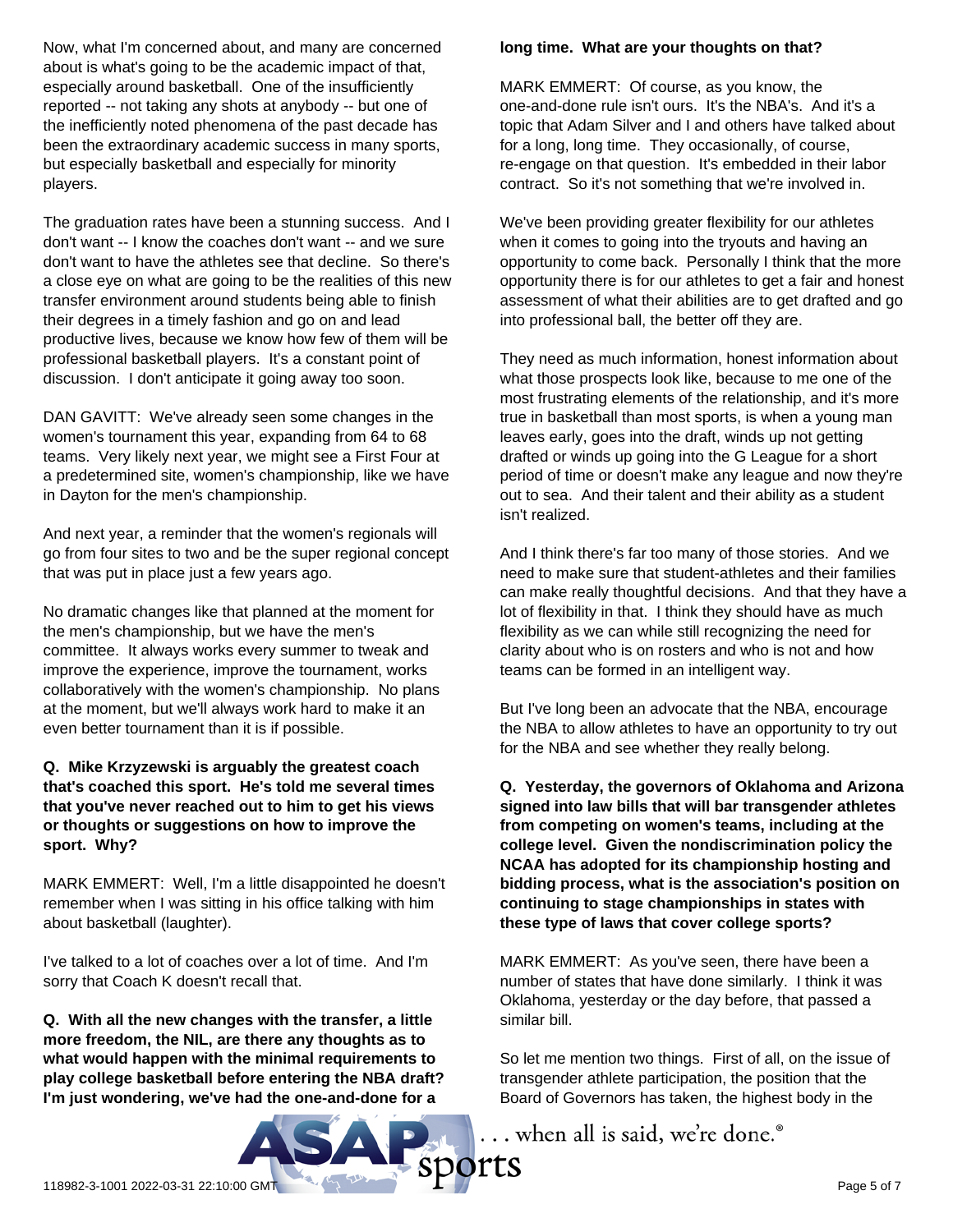NCAA governance system, has been that they want to make sure that there's two core, three core values in higher education and college sports that are honored.

One is that there's an inclusive opportunity for student-athletes to participate in college sports. The second, of course, is fairness; that when you get on a field or in a field of competition, that it's as fair as it can possibly be for all of the participants. And thirdly, it's got to be done in a way that promotes the health and wellness of those competitors.

Striking a balance between all those three things is always challenging, no matter what the topic is. And so where the board wound up in February was continuing to follow the basic model of the Olympic movement, the International Olympic Committee and USOPC, and that is to say there are opportunities for transgendered women to participate in women's sports, for example, but they have to hit certain biomedical guidelines.

And those guidelines now are varying at the federal level, at the national level, and at the international level by sport.

The IOC changed that policy in '19 and '20. The individual federations, sport federations, are now putting into place their individual guidelines.

And our board said essentially those will be our default options, but we also want to reserve the ability to accept or not accept those standards based upon the advice of our own medical advisors and the committee for medical aspects, of medical aspects of sport.

And so they have a set of guidelines that allow for competition but trying to make sure that it's fair. Understand the debate around that completely. It's a very difficult, very challenging issue that nobody's hit perfectly right now.

When it comes to then saying, okay, how do we want that to affect our participation or our hosting of events in various states or locales? What's in place right now is a survey process by which a city or a community wants to host an event, they have to be able to explain how it is that they're going to make sure that the participants in that sport will be allowed to do that in a nondiscriminatory way.

So in any of the states that you're talking about, if a school, for example, is hosting a championship event and they need to be able to explain here's how we will be able to conduct this with these participants and this site without any difficulties. And if they can do that, then we'll be in those states.

**Q. This is our first opportunity since the Alston decision to ask you really anything. So what I wanted to find out was the process behind taking the case all the way to the Supreme Court, what the value in it was for the NCAA; who makes those decisions; is it you, is it the board? And ultimately did losing that decision in the way that you did, has it impacted the way the NCAA wants to operate and do business?**

MARK EMMERT: Well, if I may, let me answer it in bit of reverse order. So nobody's going to ever describe losing a Supreme Court case 9-0 as a win. It certainly isn't. But on the other hand, what the case did do is it provided greater clarity on what the legal landscape is.

In that sense, it's been incredibly useful, because it takes away some of the guesswork in what that environment looks like, because since the -- I don't want to get geeked out on legal cases, but since Board of Regents back in '83, it's been one thing. It's been debated in multiple cases at the federal level and even at the state level as to what that landscape looks like.

And now the Supreme Court has laid down a marker on one set of those issues. And so it has allowed the association, the school -- by that I mean the schools and conferences. To sit down and say, okay, if we now know what the world looks like, now how do we want to organize and operate and what makes sense in that legal landscape can be a national rule, that can be settled via the NCAA, what parts need to be delegated to individual schools. What parts need to be delegated to conferences and start to sort that out.

While I think that's difficult in the sense those are hard conversations, they're the necessary conversations. And we're seeing some really good -- the beginnings of some really good debate and discussion about how that's going to move forward.

In terms of the legal strategy there, we were coming out of the Alston case in limbo, as to what really did that ruling mean? And does it have standing? Because it was, from a non-lawyerly perspective, inconsistent with a whole variety of other cases, and it was consistent with some others. That's the reason the Supreme Court picked it up was because there was that clear conflict between cases that had been settled. And of course it's very rare that they take a case up and it was because it was unsettled.

So the decisions around those things are made by the board. I don't have the authority, nor should I have the authority, to say, okay, fine, we're going to go appeal to the Supreme Court. That's a decision that's made in debate and discussion with the board.

... when all is said, we're done.